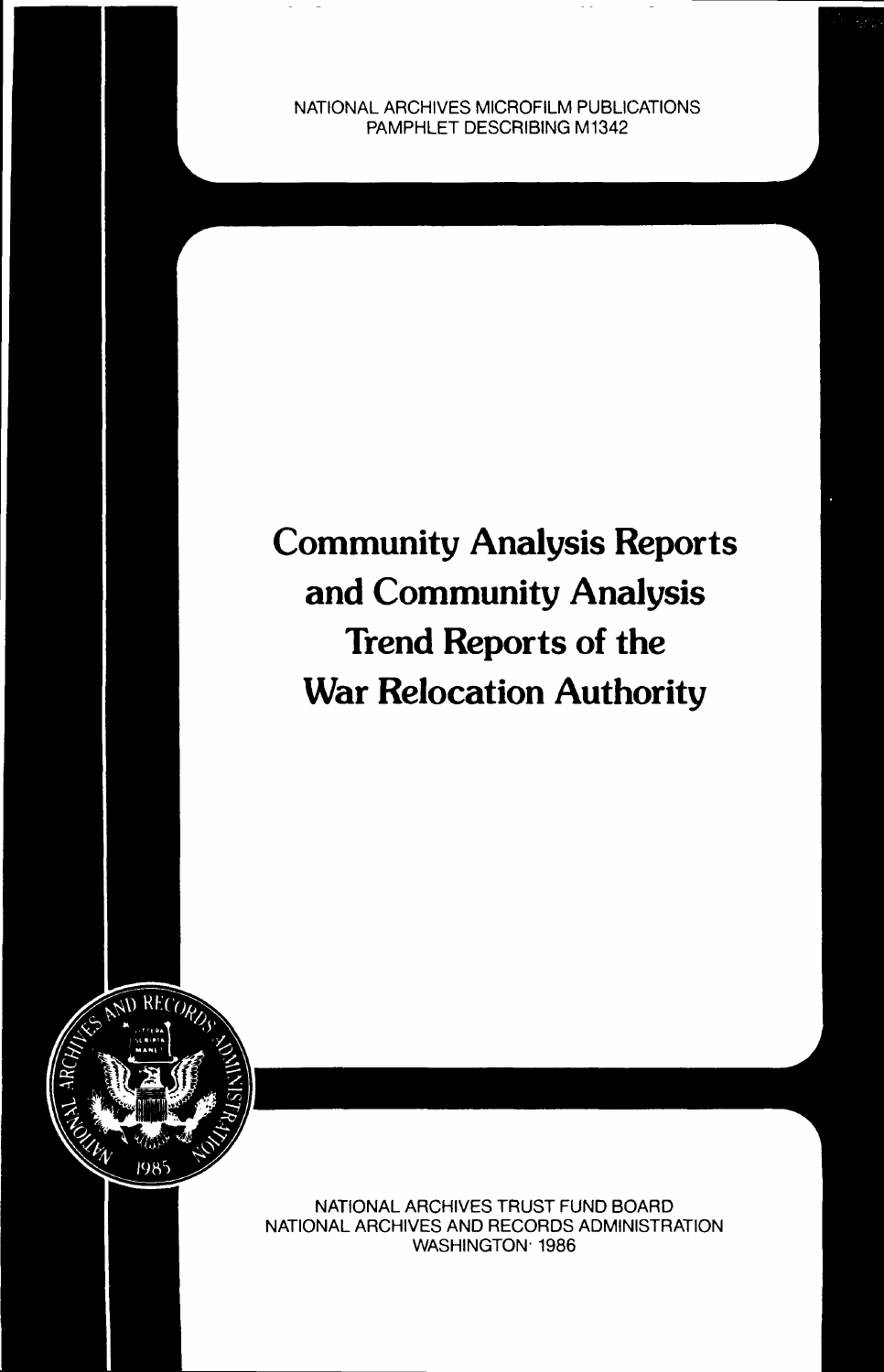The records reproduced in the microfilm publication

are from

Records of the War Relocation Authority

Record Group 210

 $\Delta$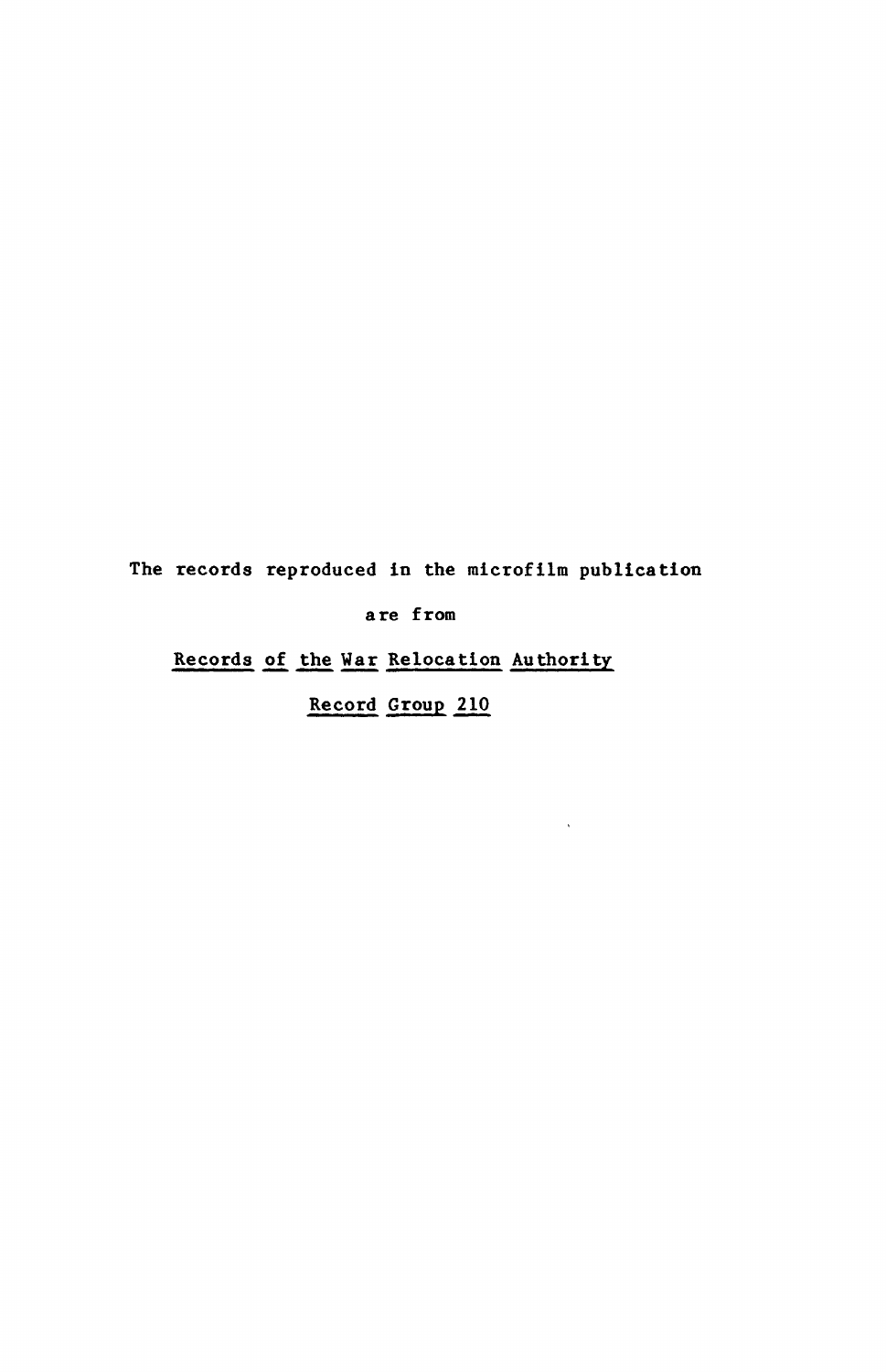### COMMUNITY ANALYSIS REPORTS AND COMMUNITY ANALYSIS TREND REPORTS OF THE WAR RELOCATION AUTHORITY

On the 29 rolls of this microfilm publication are reproduced the Community Analysis Reports and the Community Analysis Trend Reports of the Washington, DC, headquarters Community Analysis Section and the relocation centers of the War Relocation Authority.

The War Relocation Authority, generally known as WRA, was established within the Office for Emergency Management by Executive Order 9102 of March 18, 1942, to assist persons of Japanese ancestry who had been evacuated from the west coast by military order in the interests of national security. The evacuation had been authorized previously by Executive Order 9066, issued February 19, 1942, which empowered the Secretary of War to designate military areas from which any or all persons could be excluded. On March 2, 1942, Lt. Gen. John L. De Witt, Commanding General of the Western Defense Command, issued Public Proclamation No. 1, which designated as Military Area No. 1 the western halves of the States of Washington, Oregon, and California and southern part of Arizona. In a statement to the press, General De Witt advised all persons of Japanese descent to evacuate voluntarily and relocate outside the military zone on their own initative. During the ensuing voluntary phase of the evacuation, approximately 9,000 Japanese-Americans moved inland from the prescribed areas.

The attitude of the inland States, however, was hostile, and on March 27, 1942, by Public Proclamation No. 4, all people of Japanese ancestry were ordered to remain within Military Area No. 1 until plans were completed for their controlled evacuation. Thereafter, the removal was undertaken by a series of civilian exclusion orders issued by the Army in accordance with a systematic plan. The Wartime Civil Control Administration, a civilian agency created by the Western Defense Command on March 11, 1942, to take charge of the evacuation, established 15 assembly centers, usually at race tracks or fairgrounds, to provide temporary gathering places for the evacuees.

While the Army was responsible for the physical evacuation of the Japanese people, their resettlement was considered more properly the function of a civilian agency. Discussions were held among representatives of the Department of Justice, the War Department, and the Bureau of the Budget, and it was decided to create a special war agency to handle the relocation of the evacuated population.

On March 18, 1942, the War Relocation Authority was established with specific authority to formulate and effectuate a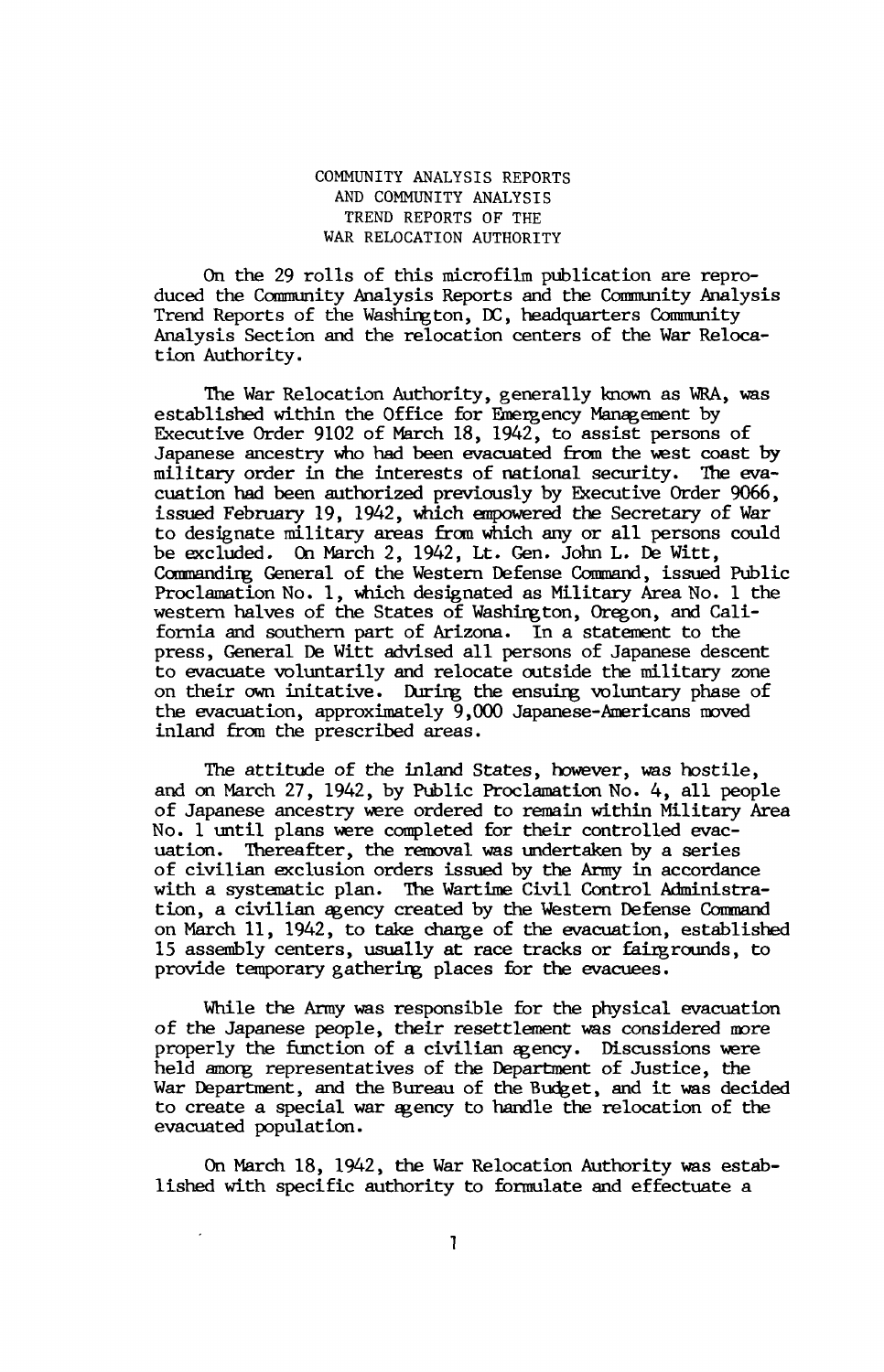program for the removal, relocation, maintenance, and supervision of the persons excluded from the military areas. These people were principally Japanese aliens or United States citizens of Japanese descent, although German and Italian aliens were also affected. The Authority's responsibility for the Germans and Italians was limited to providing financial aid for their transportation and relocation; the Authority did not house them in relocation centers. Once the initial adjustment was made, the responsibility for their welfare rested upon the Bureau of Public Assistance of the Federal Security Agency.

While the evacuation was moving forward the Authority enlisted the cooperation of a number of Federal and State agencies in selecting sites for relocation centers to house the evacuees. The movement of the population into the centers began in March and continued through November 1942, with the Wartime Civil Control Administration in charge of the physical details of the transfer. All but one of the centers were under WRA control from their inception. The Manzanar Center was transferred from the Army to the WRA on May 31, 1942. The centers, 10 in number, and their locations were:

| Name                      | Post Office                       | Name     | Post Office          |
|---------------------------|-----------------------------------|----------|----------------------|
| Central Utah              | Topaz, UT                         | Jerome   | Denson, AR           |
| Colorado River Poston, AZ |                                   | Manzanar | Manzanar, CA         |
| Gila River Rivers, AZ     |                                   | Minidoka | Hunt, ID             |
| Granada                   | Amache, CO                        | Rohwer   | McGehee, AR          |
|                           | Heart Mountain Heart Mountain, WY |          | Tule Lake Newell, CA |

In September 1943, Tule Lake became a segregation center to which were transferred evacuees who had expressed a desire for repatriation to Japan, those who had answered negatively to a loyalty question at registration, and the immediate family members of the segregants who chose to remain with them.

In the first few months of its existence WRA set forth relocation, that is, resettlement of the evacuees in communities in nonrestricted areas, as its main objective. In accordance with this policy, citizen evacuees were permitted to leave the relocation centers as early as July 1942. During 1942, however, the relocation program was largely one of processing individual applications for leave, chiefly for seasonal employment. The actual movement of residents out of the centers to take up residence in normal communities outside the restricted areas began on a large scale in 1943.

The WRA was transferred to the Department of the Interior by Executive Order 9423 of February 16, 1944, without change of program or personnel.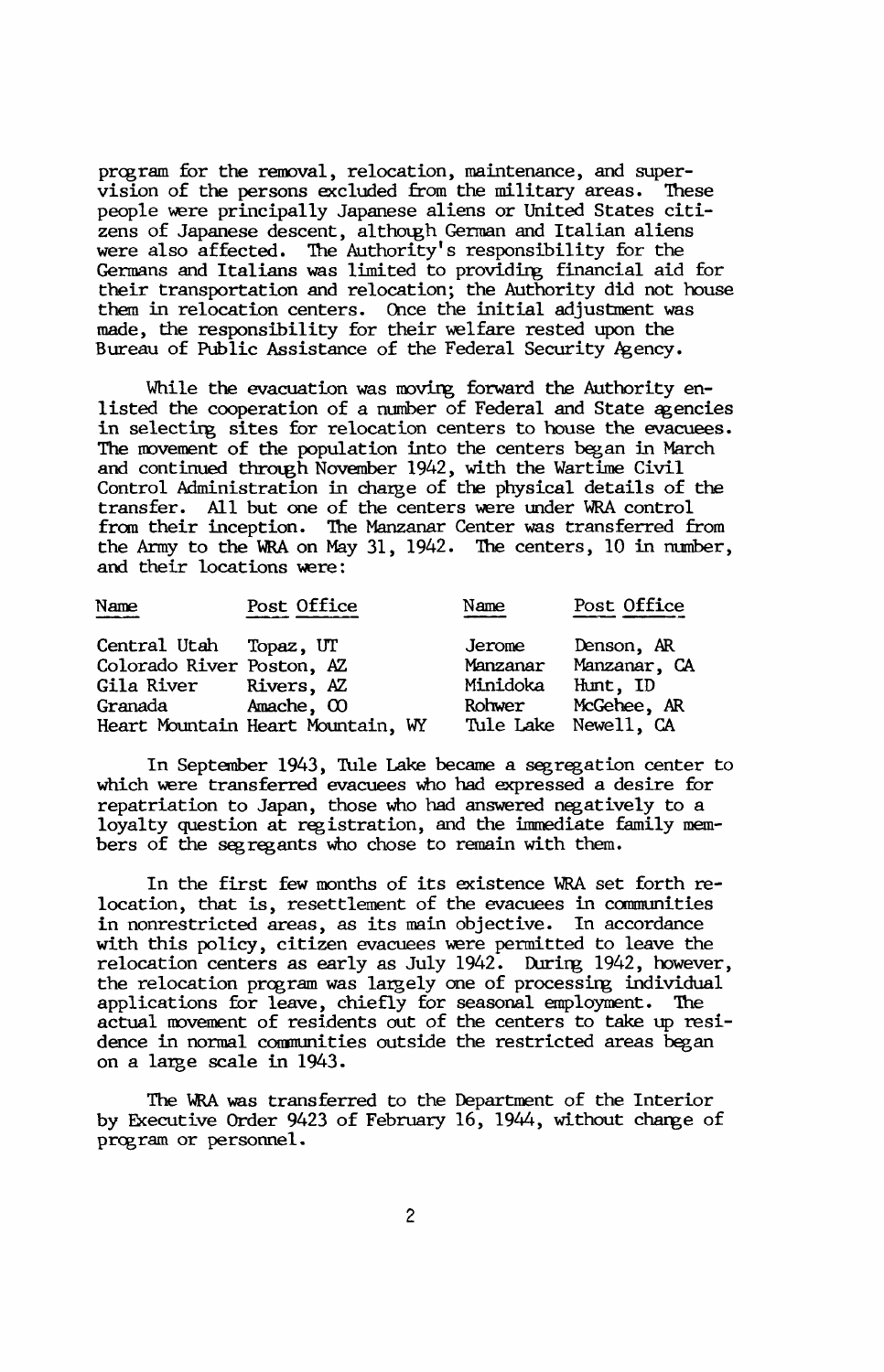On December 17, 1944, the Western Defense Command revoked the west coast general exclusion order, effective January 2, 1945. Concomitant with the lifting of the order, the Authority announced plans for its own liquidation. Closing dates were scheduled for all relocation centers, falling within a period of 6 months to 1 year after the revocation date. Nearly every center closed before the scheduled time. In accordance with an Executive order of June 25, 1946, the Authority terminated its work on June 30, 1946. The War Agency Liquidation Unit was established on June 26, 1946, within the Department of the Interior to liquidate the affairs of the WRA and other war emergency units in the Department.

The organizational structure of WRA remained very much the same during its lifetime, with only minor changes of administrative nomenclature and functions. Headquarters in Washington consisted of the Offices of the Director and the Solicitor, and the Administrative Management, Reports, Relocation Planning, Relocation, Operations, Community Management, and War Refugee Divisions. The Director was responsible for the administration of the war relocation program in accordance with the Executive order establishing the Authority, consulted with the Secretary of War on the coordination of evacuation and relocation activities and with the War Manpower Commission and other agencies on the employment of evacuees, and cooperated with the Alien Property Custodian in formulating policies to govern the custody and management of property belonging to evacuated foreign nationals. The first Director, Milton S. Eisenhower, was appointed at the time of the agency's creation and served from March to June 1942. He was succeeded by Dillon S. Myer, who served as Director until the Authority was terminated in June 1946.

#### Records Description

WRA records of continuing value were accessioned by the National Archives from the Department of the Interior as Record Group 210, Records of the War Relocation Authority. They consist of approximately 2,970 cubic feet of textual records, 78 rolls of microfilm, 12,600 still pictures, 4 motion pictures, and 28 sound recordings. The Community Analysis Reports and Community Analysis Trend Reports, which are reproduced on this microfilm publication, are Nos. 61.300 to 61.319A of the Subject-Classified General File maintained by the Washington, DC, headquarters of WRA. They document an effort by the WRA to obtain an understanding of the social background of the evacuees and their reactions to conditions in the relocation centers. As early as June 1942, a Sociological Research Project Office was set up at the Colorado River Relocation Center, and in the spring of 1943, it was decided to set up a Community Analysis Section in each center in order to provide sociological information to assist in administering the centers.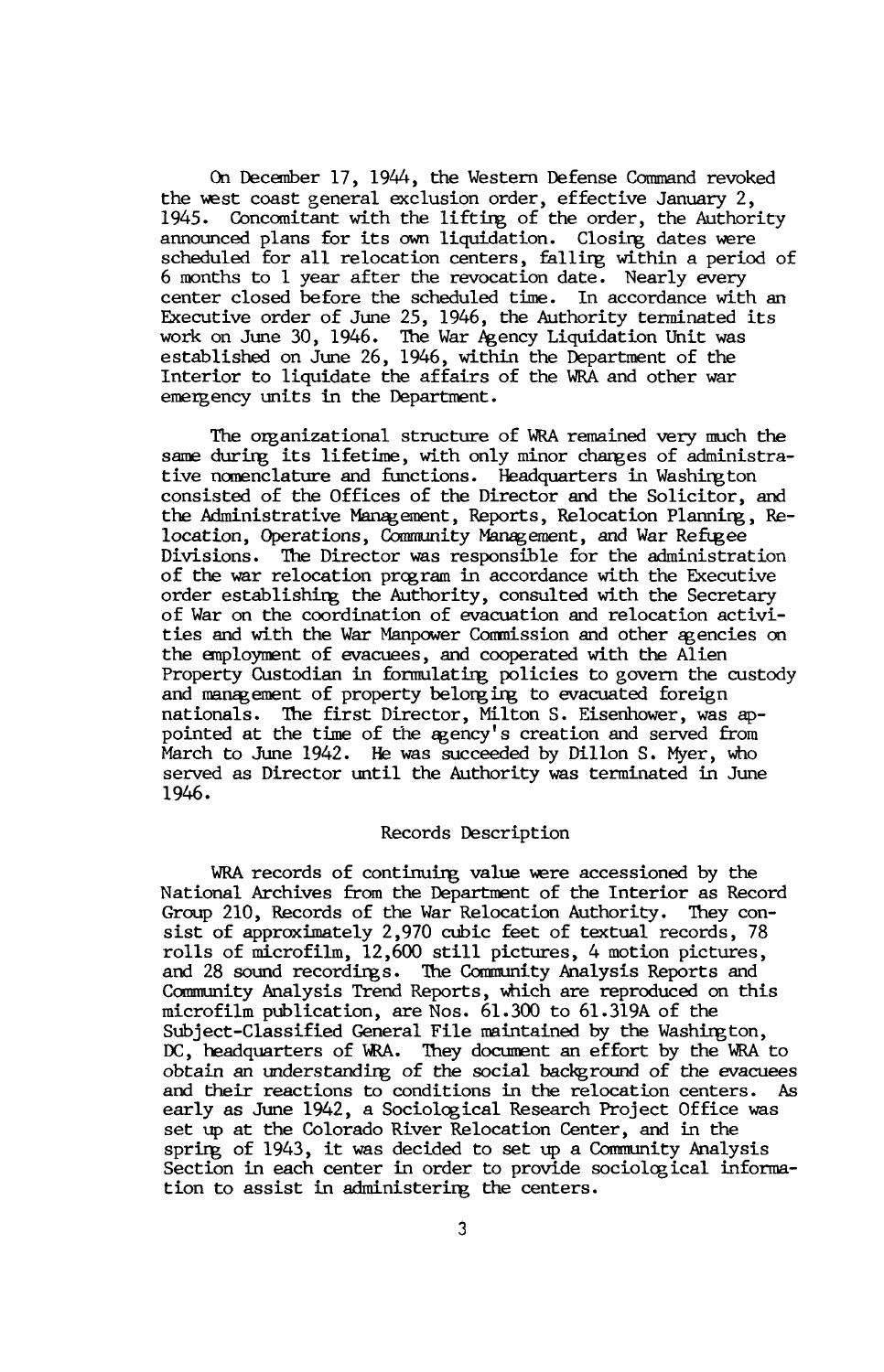A professionally trained sociologist, psychologist, or anthropologist was named as the community analyst to head the section in each relocation center. They served for varying periods, 1943-46, with staffs consisting mainly of evacuees who assisted in gathering the desired data and writing the reports.

The community analysts made at least monthly reports to the Washington headquarters of WRA on specific problems or concerns of their respecties centers and made general studies of center populations. These were accompanied in many instances by reports, interviews, questionnaires, and other writings by evacuees. Beginning in September 1944 and continuing until the closing of the centers, community analysts regularly submitted reports on trends in their centers to the Community Analysis Section at Washington, DC, headquarters. Usually referred to as Community Analysis Trend reports and sometimes as "Weekly, Reports," most were prepared weekly, some monthly. There are none for Jerome, which closed before the reports were begun, or for Manzanar, which had no community analyst for the months in which the reports were scheduled.

Both types of reports were sent to the Community Analysis Section, headed by John Embree, at Washington, DC, headquarters. This Section drew on the reports from the relocation centers and on studies by outside consultants to compile their own reports on the overall working of the WRA program and the social conditions faced by the evacuees.

In this microfilm publication, the reports prepared by the Community Analysis Section at Washington, DC, headquarters precede the reports prepared in individual relocation centers. The latter are arranged by center, and thereunder in numerical order, which usually corresponds to their chronological order. A numerical list of the reports for both Washington, DC, headquarters and the relocation centers appears on the microfilm for Washington, DC, headquarters under the title "Annotated Bibliography of the Community Analysis Section, Community Analysis Reports #14-19."

#### Related Records

The final report of the Community Analysis Section, February 16, 1946, prepared by Edward H. Spicer, is found among the records under No. 24.051 of WRA headquarters Subject-Classified General Files. Related material is also found among other WRA records, and in General Records of the Department of Justice, RG 60; Records of the Immigration and Naturalization Service, RG 85; and Records of U.S. Army Commands, 1942-, RG 338.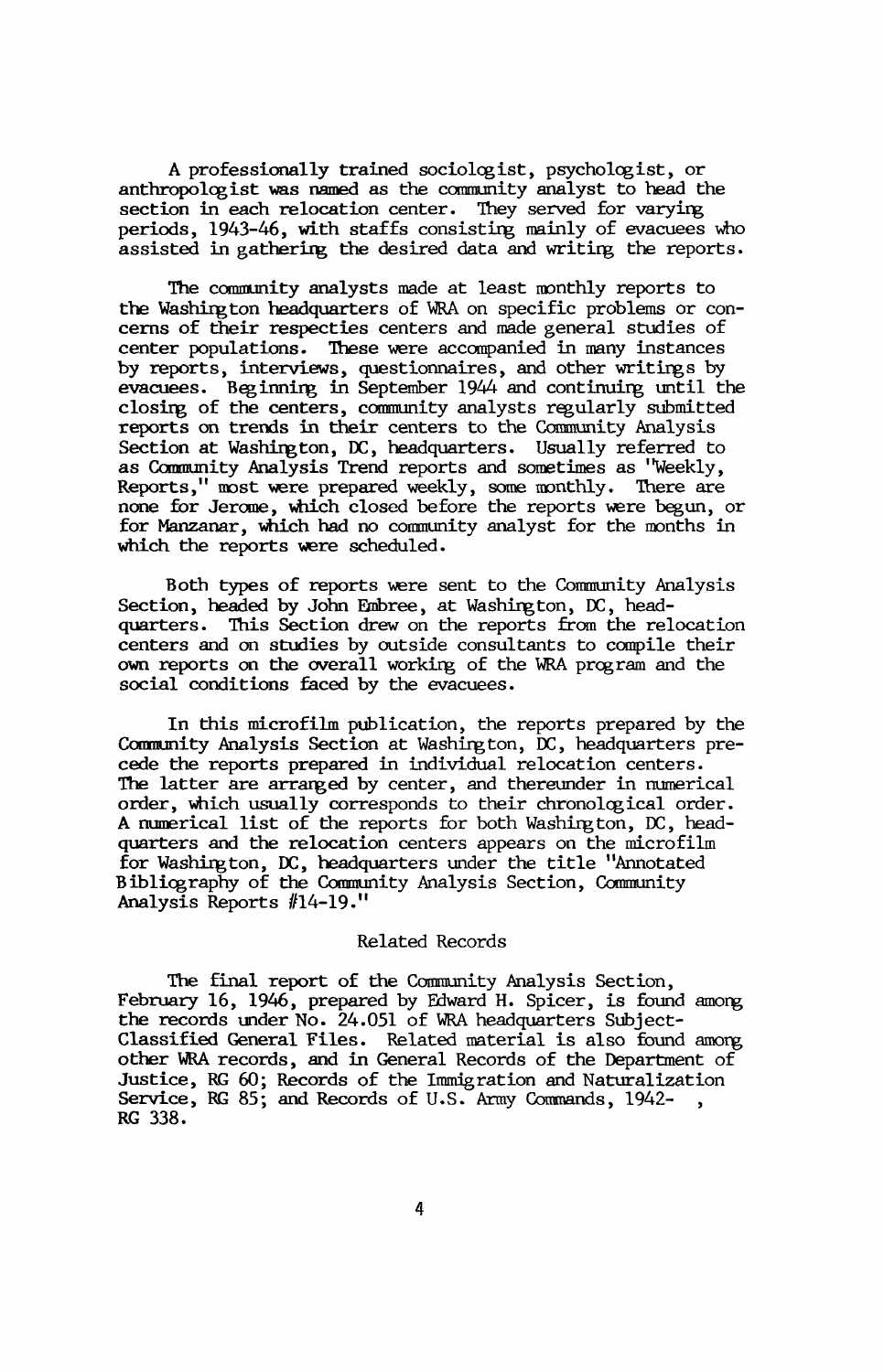These records were prepared for microfilming by Jeanne Young, assisted by William E. Ross and George T. Briscoe. The introduction was prepared by Jeanne Young and incorporates material written by Estelle Rebec and Martin Rogin for Preliminary Inventory 77.

Background notes on individual relocation centers were prepared by docent volunteer Merna P. Roche.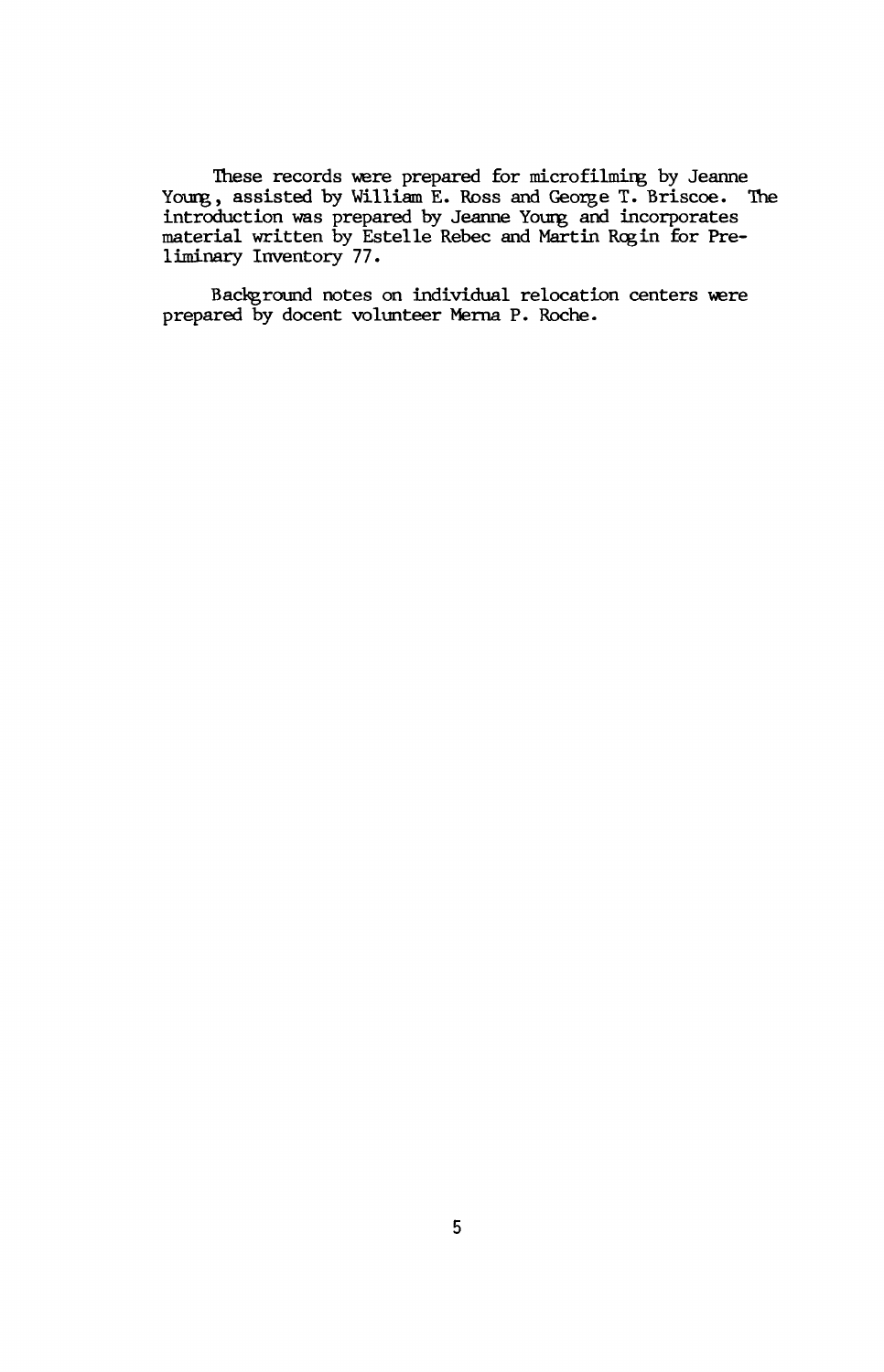## **CONTENTS**

| Roll | Description                                                                           |
|------|---------------------------------------------------------------------------------------|
|      | <b>HEADQUARTERS</b>                                                                   |
| 1    | Community Analysis Reports, 1-19<br>October 1942-June 1945                            |
|      | Project Analysis Series, 1-24<br>February 1943-February 1946                          |
| 2    | Community Analysis Notes, 1-15<br>January 1944-July 1945                              |
|      | Community Analysis Weekly Sum-<br>maries, 1-30<br>December 1944-July 1945             |
|      | Community Analyst Letters, 1-14<br>April 1943-May 1945                                |
|      | Reports of Trends in the Reloca-<br>tion Centers, 1-3<br>November 1944-September 1945 |
|      | Bibliography of Japanese in<br>America, 1-4<br>November 1942-August 1943              |
|      | Community Analysis Relocation Study<br>April 1944                                     |
|      | HEADQUARTERS, COMMUNITY ANALYSIS<br><b>SECTION</b>                                    |
| 3    | Reports 1-107<br>February 1942-November 1943                                          |
| 4    | Reports 108-161<br>November 1943-August 1944                                          |
| 5    | Reports 162-236<br>September 1944-September 1945                                      |
| 6    | Reports 237-250<br>October 1945-May 1946                                              |
| 7    | Reports 251-277<br>December 1944-June 1946                                            |

ä,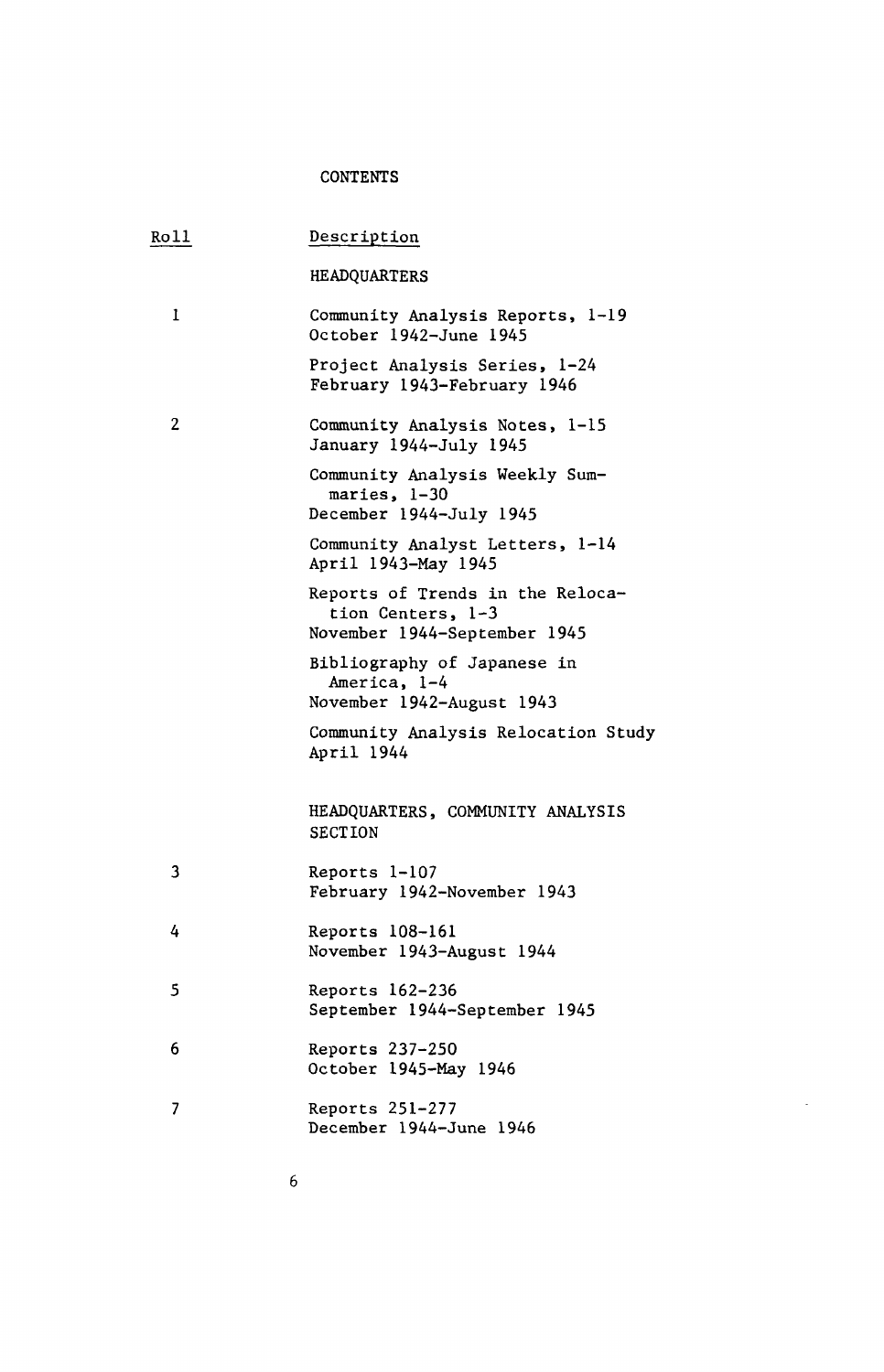| Roll | <u>Description</u>                                                                   |  |
|------|--------------------------------------------------------------------------------------|--|
|      | <b>RELOCATION CENTERS</b>                                                            |  |
| 8    | Central Utah Community Analysis<br>Reports, 1-81<br>April 1943-August 1945           |  |
|      | Central Utah Community Analysis Trend<br>Reports, 1-60<br>March 1944-August 1945     |  |
| 9    | Colorado River Community Analysis<br>Reports, $1-100$<br>September 1942-August 1945  |  |
| 10   | Colorado River Community Analysis<br>Reports, 101-145<br>Various Dates, 1944-45      |  |
| 11   | Colorado River Community Analysis<br>Reports, 146-162<br>Various Dates, 1943-46      |  |
|      | Colorado River Community Analysis<br>Trend Reports, 1-37<br>September 1944-June 1945 |  |
| 12   | Gila River Community Analysis<br>Reports, 1-33<br>February 1943-April 1944           |  |
| 13   | Gila River Community Analysis<br>Reports, 34-51c<br>Various Dates, 1943-44           |  |
| 14   | Gila River Community Analysis<br>Reports, 52-70<br>Various Dates, 1944-45            |  |
|      | Gila River Community Analysis Trend<br>Reports, 1-18<br>October 1944-September 1945  |  |
| 15   | Granada Community Analysis Reports,<br>$1 - 111$<br>May 1943-January 1946            |  |
|      | Granada Community Analysis Trend<br>Reports, 1-24<br>August 1944-June 1945           |  |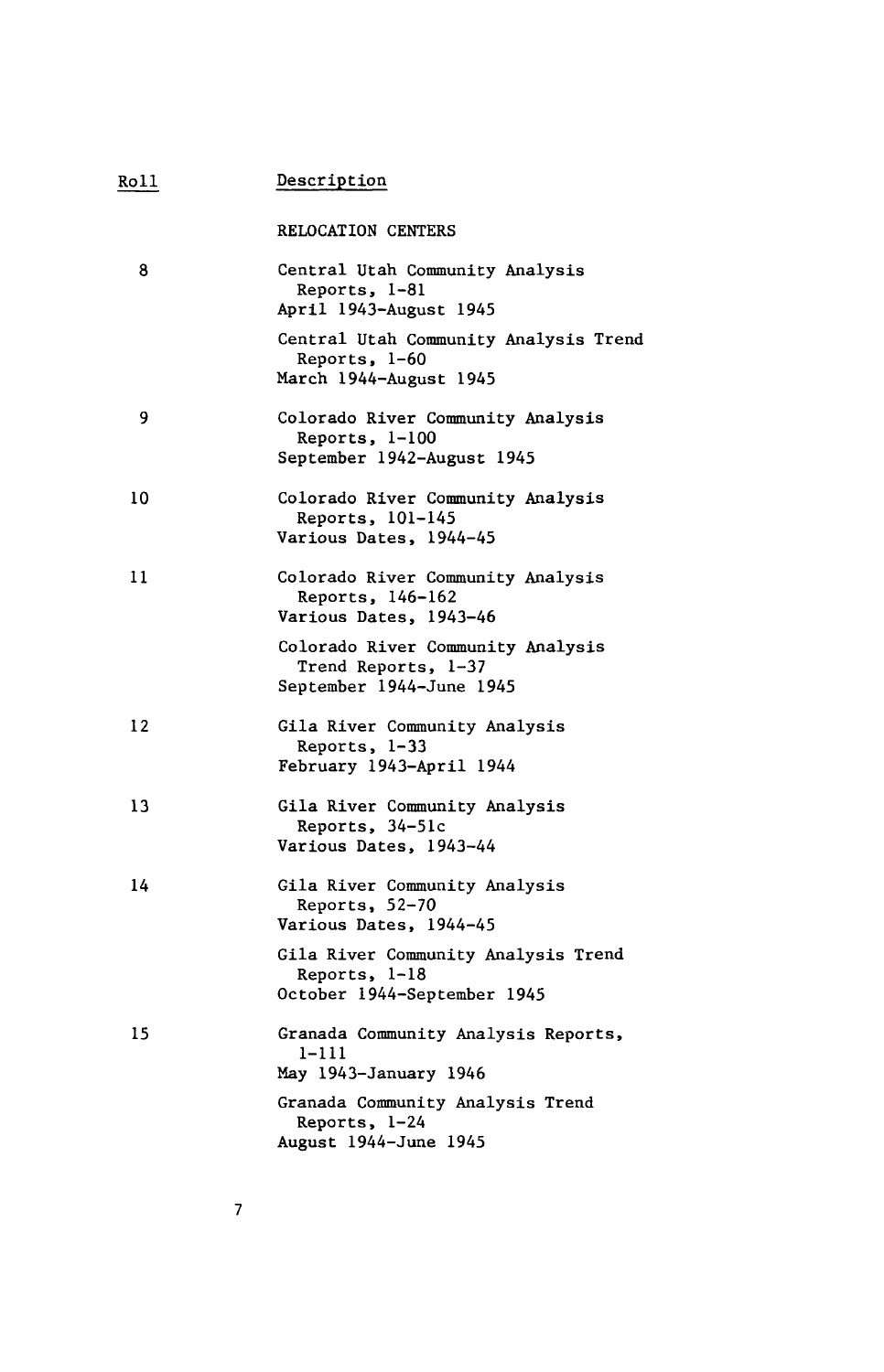| Ro11 | Description                                                                            |
|------|----------------------------------------------------------------------------------------|
| 16   | Heart Mountain Community Analysis<br>Reports, 1-38c<br>February-September 1943         |
| 17   | Heart Mountain Community Analysis<br>Reports, 38d-100<br>July 1943-July 1944           |
| 18   | Heart Mountain Community Analysis<br>Reports, 101-195<br>July 1944-November 1945       |
|      | Heart Mountain Community Analysis<br>Trend Reports, 1-80<br>January 1944-November 1945 |
| 19   | Jerome Community Analysis Reports,<br>1-154<br>February 1943-April 1944                |
| 20   | Manzanar Community Analysis Reports,<br>$1 - 140$<br>January 1943-January 1944         |
| 21   | Manzanar Community Analysis Reports,<br>141-251<br>January 1944-March 1946             |
| 22   | Minidoka Community Analysis Reports,<br>$1 - 125$<br>November 1942-July 1943           |
| 23   | Minidoka Community Analysis Reports,<br>126-300c<br>July 1943-April 1944               |
| 24   | Minidoka Community Analysis Reports,<br>301-357<br>May 1944-November 1945              |
|      | Minidoka Community Analysis Trend<br>Reports, 1-46<br>September 1944-June 1945         |
| 25   | Rohwer Community Analysis Reports,<br>$1 - 33$<br>August 1943-December 1945            |